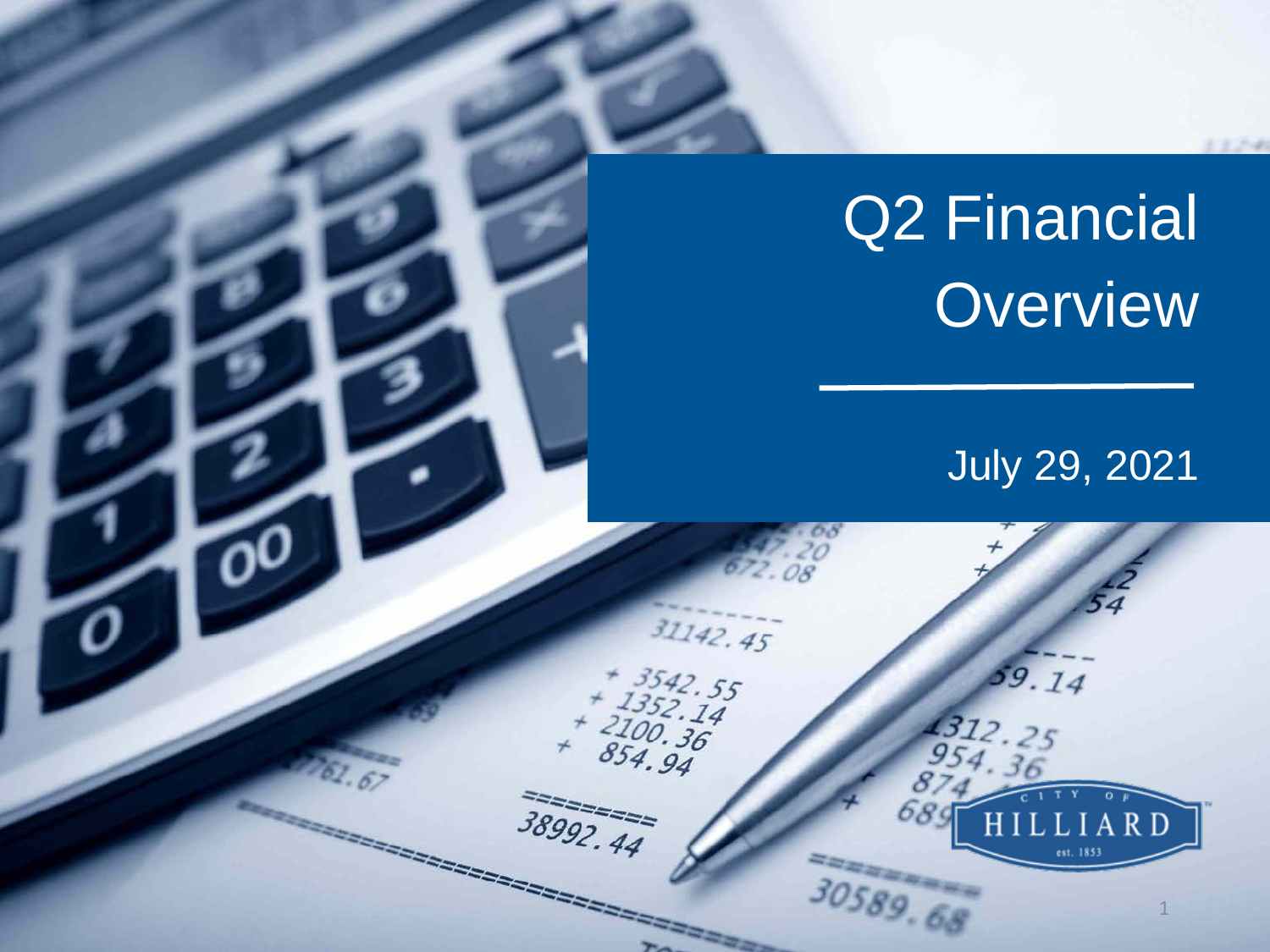## **City of Hilliard Current Revenues, Expenditures and Ending Fund Balance for Operating Funds Budget Basis As of June 30, 2021**

|                                                                         | <b>Beginning Cash</b> |                         |         |                 |    | <b>Combined</b>     |         | <b>Ending Fund</b> | <b>Current Revenues</b> |           |
|-------------------------------------------------------------------------|-----------------------|-------------------------|---------|-----------------|----|---------------------|---------|--------------------|-------------------------|-----------|
| <b>Fund</b>                                                             |                       | <b>Balance 1/1/2021</b> |         | <b>Revenues</b> |    | <b>Expenditures</b> |         | <b>Balance</b>     | over Expenditures       |           |
| General<br>Permanent Fund Transfer - Cap                                | \$<br>\$              | 9,557,288               | \$      | 17,399,945      | \$ | 13,901,170          | \$      | 13,056,063         | \$                      | 3,498,775 |
| <b>Total General Fund</b>                                               | \$                    | 9,557,288               | \$      | 17,399,945      | \$ | 13,901,170          | \$      | 13,056,063         | \$                      | 3,498,775 |
| Reserve Fund *                                                          | \$                    | 7,176,866               | \$      | 161,256         | \$ |                     | \$      | 7,338,122          | \$                      | 161,256   |
| <b>Street Construction</b><br>Maintenance and Repair<br>and County Fund | \$                    | 3,028,008               | \$      | 1,585,220       | \$ | 1,096,918           | $\zeta$ | 3,516,310          | $\zeta$                 | 488,302   |
| <b>Water Revenue</b>                                                    | \$                    | 409,270                 | $\zeta$ | 472,482         | \$ | 413,438             | $\zeta$ | 468,314            | \$                      | 59,044    |
| Sewer Revenue                                                           | \$                    | 198,842                 | \$      | 408,551         | \$ | 443,314             | $\zeta$ | 164,079            | $\zeta$                 | (34, 763) |
| <b>Storm Water</b>                                                      | \$                    | 1,404,128               | \$      | 607,133         | \$ | 470,159             | $\zeta$ | 1,541,102          | \$                      | 136,974   |
| Construction Inspection                                                 |                       | 183,319                 | \$      | 270,408         | \$ | 216,733             | \$      | 236,994            | \$                      | 53,675    |
| <b>Total Operations</b>                                                 | \$                    | 21,957,720              | \$.     | 20,904,996      | S  | 16,541,733          | \$      | 26,320,983         | -\$                     | 4,363,263 |

\* From General Fund to Reserve Fund - To bring balance to 25%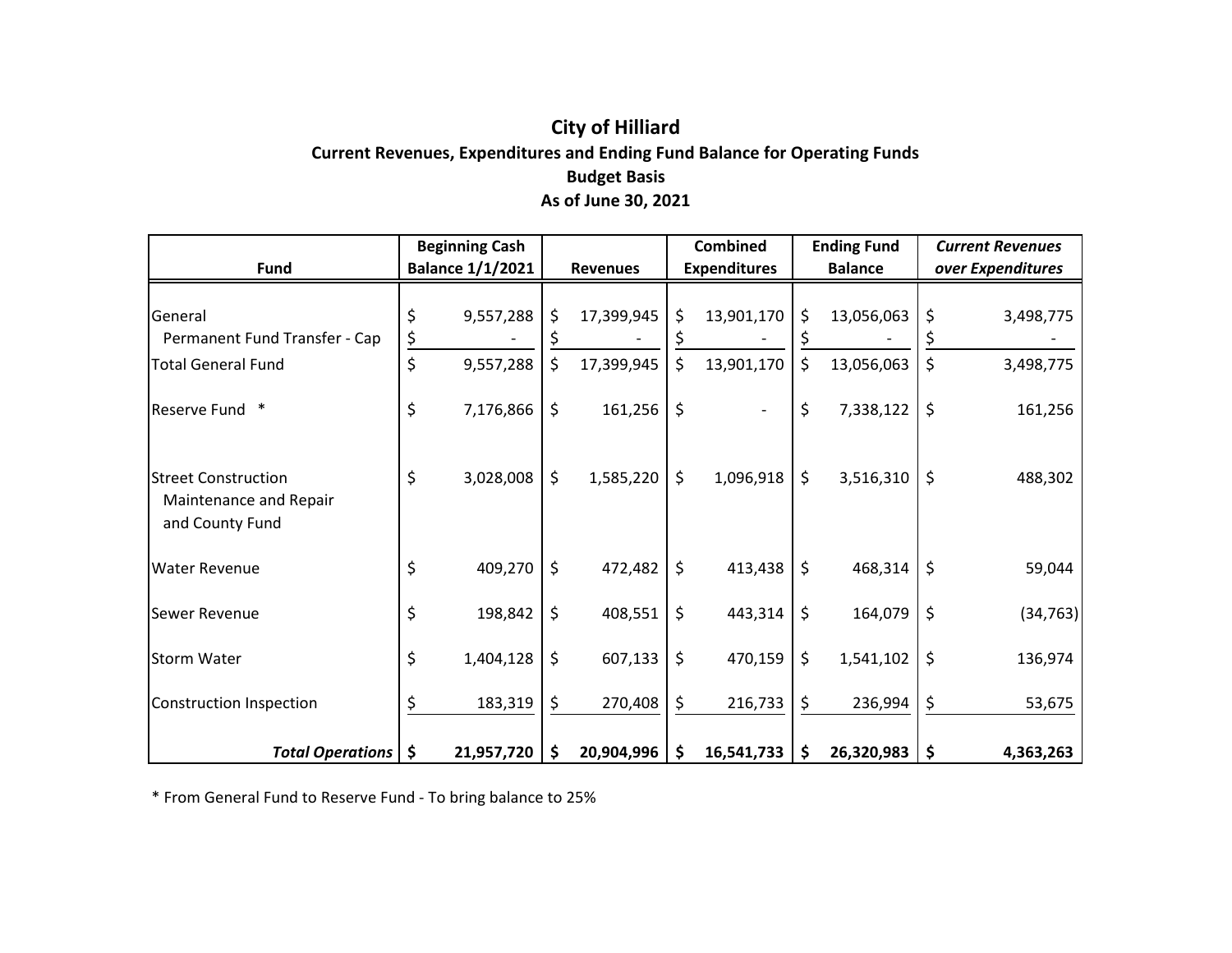#### **City of Hilliard Revenue Collections as a Percent of Estimated Revenue As of June 30, 2021**

| AS OF JUITE JU, LULL                   |     |                  |      |               |               |            |              |  |  |  |
|----------------------------------------|-----|------------------|------|---------------|---------------|------------|--------------|--|--|--|
|                                        |     |                  | 2021 |               |               | 2020       | 2021 Revenue |  |  |  |
|                                        |     |                  |      |               |               |            | as a percent |  |  |  |
|                                        |     | <b>Estimated</b> |      | As of June 30 | As of June 30 |            | of Estimated |  |  |  |
|                                        |     |                  |      |               |               |            |              |  |  |  |
| <b>General Fund</b>                    |     |                  |      |               |               |            |              |  |  |  |
| Muni Income Tax 65%                    |     | \$18,882,873     | \$   | 13,718,963    | \$            | 8,876,474  | 72.7%        |  |  |  |
| Real Property Tax                      |     | 1,750,716        |      | 994,425       |               | 817,058    | 56.8%        |  |  |  |
| <b>Shared Taxes</b>                    |     | 645,571          |      | 386,729       |               | 312,240    | 59.9%        |  |  |  |
| <b>Interest Earnings</b>               |     | 903,000          |      | (106, 340)    |               | 696,793    | $-11.8%$     |  |  |  |
| <b>Fines and Permits</b>               |     | 1,611,500        |      | 590,557       |               | 588,757    | 36.6%        |  |  |  |
| <b>Fees for Services</b>               |     | 4,803,893        |      | 1,680,028     |               | 923,341    | 35.0%        |  |  |  |
| Other                                  |     | 173,000          |      | 135,584       |               | 174,005    | 78.4%        |  |  |  |
| <b>Totals</b>                          |     | \$28,770,553     | \$   | 17,399,945    | \$            | 12,388,669 | 60.5%        |  |  |  |
|                                        |     |                  |      |               |               |            |              |  |  |  |
| <b>Other Operating Funds</b>           |     |                  |      |               |               |            |              |  |  |  |
| <b>Street Construction Maintenance</b> | \$. | 2,515,000        | \$   | 1,585,220     | \$            | 1,172,652  | 63.0%        |  |  |  |
| and Repair and County Fund             |     |                  |      |               |               |            |              |  |  |  |
|                                        |     |                  |      |               |               |            |              |  |  |  |
| <b>Water Revenue</b>                   | \$  | 1,010,000        | \$   | 472,482       | \$            | 336,378    |              |  |  |  |
| Sewer Revenue                          | \$  | 1,015,000        | \$   | 408,551       | \$            | 443,402    |              |  |  |  |
| <b>Total Water and Sewer</b>           | \$  | 2,025,000        | \$   | 881,033       | \$            | 779,780    | 43.5%        |  |  |  |
| Storm Water                            | \$  | 1,300,000        | \$   | 607,133       | \$            | 572,644    | 46.7%        |  |  |  |
|                                        |     |                  |      |               |               |            |              |  |  |  |
| <b>Construction Inspection</b>         | \$  | 805,000          | \$   | 270,408       | \$            | 198,784    | 33.6%        |  |  |  |
|                                        |     |                  |      |               |               |            |              |  |  |  |
|                                        |     | 35,415,553       |      | 20,743,740    |               | 15,112,529 | 58.6%        |  |  |  |

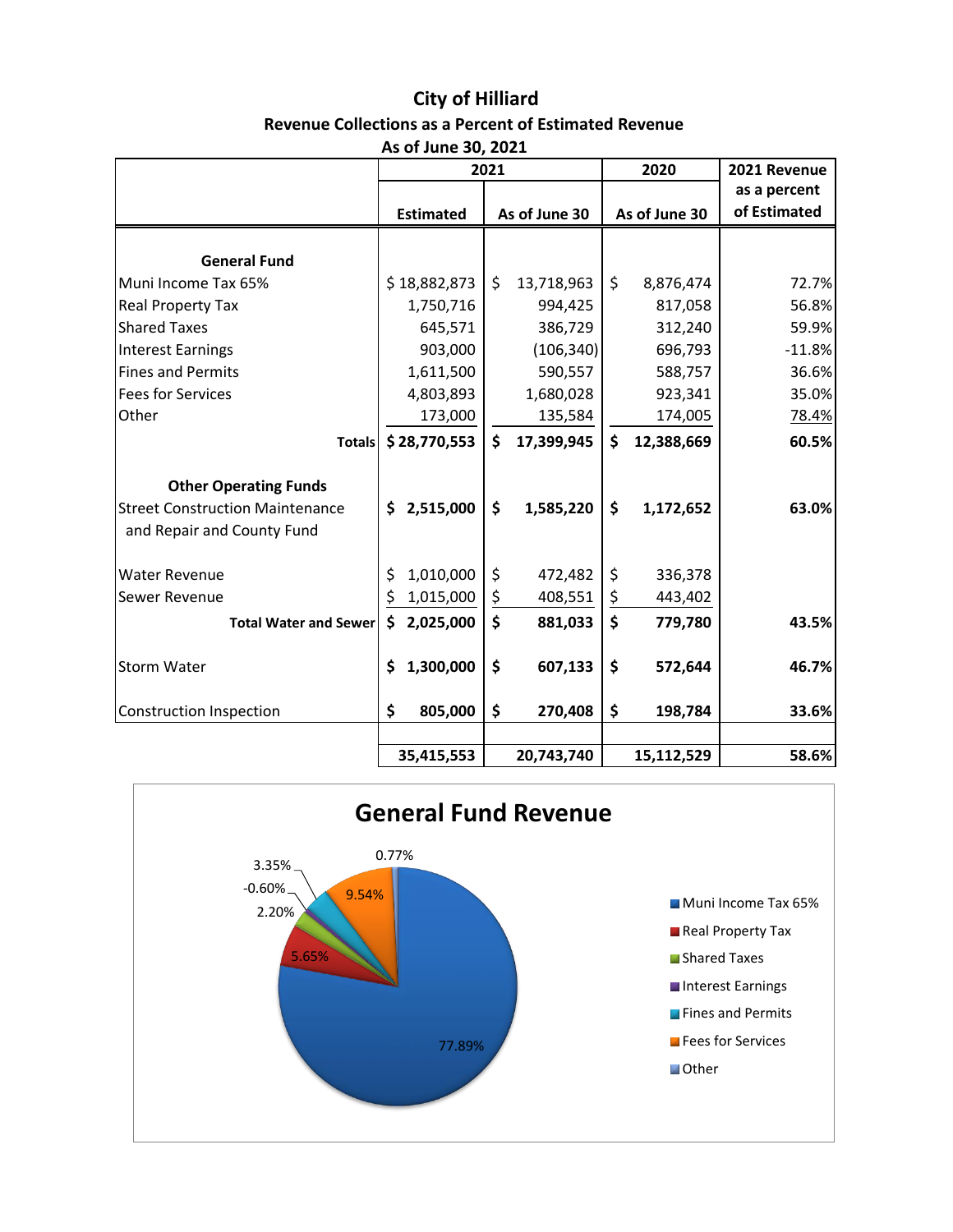#### **City of Hilliard Year-to-Date Expenditures as a Percent of Budget June 30, 2021**

|                                        | 2021               |                          |    |                                           | 2020 |                         | 2021 Expenditures         |
|----------------------------------------|--------------------|--------------------------|----|-------------------------------------------|------|-------------------------|---------------------------|
|                                        |                    | <b>Budget</b>            |    | <b>Current YTD</b><br><b>Expenditures</b> |      | <b>YTD Expenditures</b> | as a percent of<br>budget |
| <b>General Fund</b>                    |                    |                          |    |                                           |      |                         |                           |
| Personnel                              | \$                 | 19,467,868               | \$ | 8,476,361                                 | \$   | 8,003,497               | 43.54%                    |
| <b>Supplies</b>                        |                    | 1,277,830                |    | 515,979                                   |      | 358,053                 | 40.38%                    |
| Services                               |                    | 6,559,340                |    | 3,023,908                                 |      | 2,678,733               | 46.10%                    |
| Travel                                 |                    | 63,150                   |    | 97                                        |      | 3,548                   | 0.15%                     |
| <b>Utilities</b>                       |                    | 849,000                  |    | 317,678                                   |      | 210,408                 | 37.42%                    |
| <b>Transfers and Refunds</b>           |                    | 925,000                  |    | 237,722                                   |      | 155,360                 | 25.70%                    |
| Other                                  |                    | 371,556                  |    | 92,994                                    |      | 30,122                  | 25.03%                    |
| <b>Totals</b>                          | $\mathsf{\hat{S}}$ | 29,513,744               | \$ | 12,664,740                                | \$   | 11,439,722              | 42.91%                    |
|                                        |                    | <b>Special Transfers</b> | \$ | 161,256                                   | Ś    | 2,412,117               |                           |
| <b>Other Operating Funds</b>           |                    |                          |    |                                           |      |                         |                           |
| <b>Street Construction Maintenance</b> |                    |                          |    |                                           |      |                         |                           |
| and Repair and County Fund             | \$                 | 4,672,891                | \$ | 826,562                                   | \$   | 566,462                 | 17.69%                    |
| <b>Water Revenue</b>                   | \$                 | 1,216,454                | \$ | 391,358                                   | \$   | 363,472                 |                           |
| Sewer Revenue                          |                    | 1,064,654                |    | 408,517                                   |      | 356,218                 |                           |
| <b>Total Water and Sewer</b>           | \$                 | 2,281,108                | \$ | 799,875                                   | \$   | 719,690                 | 35.07%                    |
| <b>Storm Water</b>                     | \$                 | 1,548,754                | \$ | 401,272                                   | \$   | 363,060                 | 25.91%                    |
| Construction Inspection                | \$                 | 721,433                  | \$ | 117,440                                   | \$   | 129,594                 | 16.28%                    |
|                                        | \$                 | 38,737,930               | \$ | 14,809,889                                | \$   | 13,218,528              | 38.23%                    |

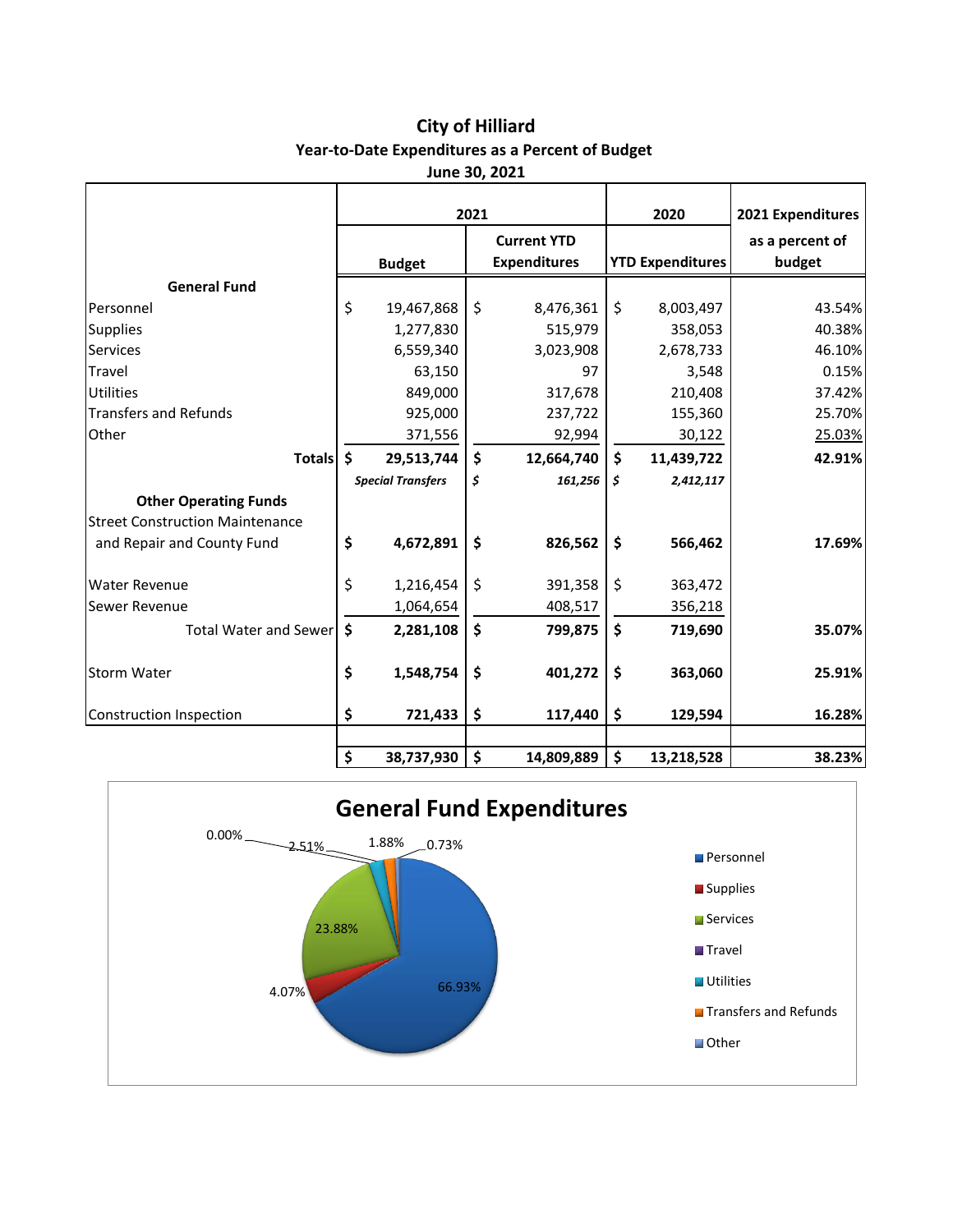| Income Tax Collection |               |               |               |              |           |               |
|-----------------------|---------------|---------------|---------------|--------------|-----------|---------------|
|                       |               |               | <b>Total</b>  |              |           |               |
|                       |               |               | <b>Jun-21</b> |              |           |               |
|                       | <b>Budget</b> | Actual        | <b>Actual</b> |              | 2021/2020 | <b>Budget</b> |
|                       | 2021          | 2021          | 2020          | <b>Diff</b>  | % Change  | %             |
|                       |               |               |               |              |           |               |
| Withholding           | 23,033,597.00 | 11,442,788.94 | 11,255,280.25 | 187,508.69   | 1.7%      | 49.7%         |
|                       |               |               |               |              |           |               |
| <b>Business</b>       | 3,128,452.00  | 7,568,806.98  | 1,304,299.20  | 6,264,507.78 | 480.3%    | 241.9%        |
|                       |               |               |               |              |           |               |
| <b>Individual</b>     | 2,888,525.00  | 2,008,806.17  | 1,105,169.48  | 903,636.69   | 81.8%     | 69.5%         |
|                       |               |               |               |              |           |               |
| <b>Total</b>          | 29,050,574.00 | 21,020,402.09 | 13,664,748.93 | 7,355,653.16 | 53.8%     | 72.4%         |

## **Top Employers YTD June 2021**

| <b>Top 10 Employers</b> | 2021<br><b>Withholdings</b><br>4,734,957<br><b>Advanced Drainage</b><br><b>Hilliard Schools</b>                                                     |                                                                                                                                                                                          | 2020<br>Withholdings<br>5,130,232<br><b>Amazon Data</b><br><b>Micro Center Inc.</b> |                                                                                                                                                                                              | <b>Difference</b><br>(395, 274)<br><b>Armstrong World</b><br><b>Ohio Health</b> | Up/(Down)<br>-7.7%<br><b>BMW Financial</b>                                                                                                           |  |
|-------------------------|-----------------------------------------------------------------------------------------------------------------------------------------------------|------------------------------------------------------------------------------------------------------------------------------------------------------------------------------------------|-------------------------------------------------------------------------------------|----------------------------------------------------------------------------------------------------------------------------------------------------------------------------------------------|---------------------------------------------------------------------------------|------------------------------------------------------------------------------------------------------------------------------------------------------|--|
|                         |                                                                                                                                                     |                                                                                                                                                                                          | Verizon                                                                             |                                                                                                                                                                                              | Verizon Corp.                                                                   | Sedgwick                                                                                                                                             |  |
| <b>Top 20 Employers</b> | \$<br>5,814,032 \$                                                                                                                                  |                                                                                                                                                                                          | $6,156,110$ \$                                                                      |                                                                                                                                                                                              | (342,079)                                                                       | -5.6%                                                                                                                                                |  |
|                         | <b>The Eco Plumbers</b><br><b>Minute Man</b>                                                                                                        | Equifax Inc.<br><b>Norwich Twp</b><br><b>Verizon Bus</b>                                                                                                                                 |                                                                                     | <b>Hilliard City</b><br>Rich Holdings Inc.<br><b>Verizon Data</b>                                                                                                                            |                                                                                 | <b>Macintosh Mgmt</b><br><b>Sutphen Towers</b>                                                                                                       |  |
| <b>Top 50 Employers</b> | \$<br>7,442,012 \$                                                                                                                                  |                                                                                                                                                                                          | 7,624,956 \$                                                                        |                                                                                                                                                                                              | (182, 945)                                                                      | $-2.40%$                                                                                                                                             |  |
|                         | <b>Ability Matters, LLC</b><br><b>Buckeye Nissan</b><br><b>Empower LLC</b><br><b>Home Depot</b><br>Kroger<br><b>ODOT</b><br><b>RDP Food Service</b> | <b>ADP Totalsource</b><br><b>Cummins Inc.</b><br><b>Equity LLC</b><br><b>Insperity People</b><br><b>Mid City Electric</b><br><b>Ohio Health Corp</b><br><b>Sheakley LLC</b><br>Unwin Co. |                                                                                     | <b>American Regent</b><br><b>Defense Finance</b><br><b>ESC Council</b><br><b>International Products</b><br><b>Mount Carmel</b><br><b>Orthopedic One</b><br><b>Tamarkin Co.</b><br>Vargo inc. |                                                                                 | <b>Baesman Group LLC</b><br>Ecycle Inc.<br><b>First Source</b><br>Joseph Ryerson<br><b>National Sign System</b><br><b>Rage Corp</b><br><b>Target</b> |  |